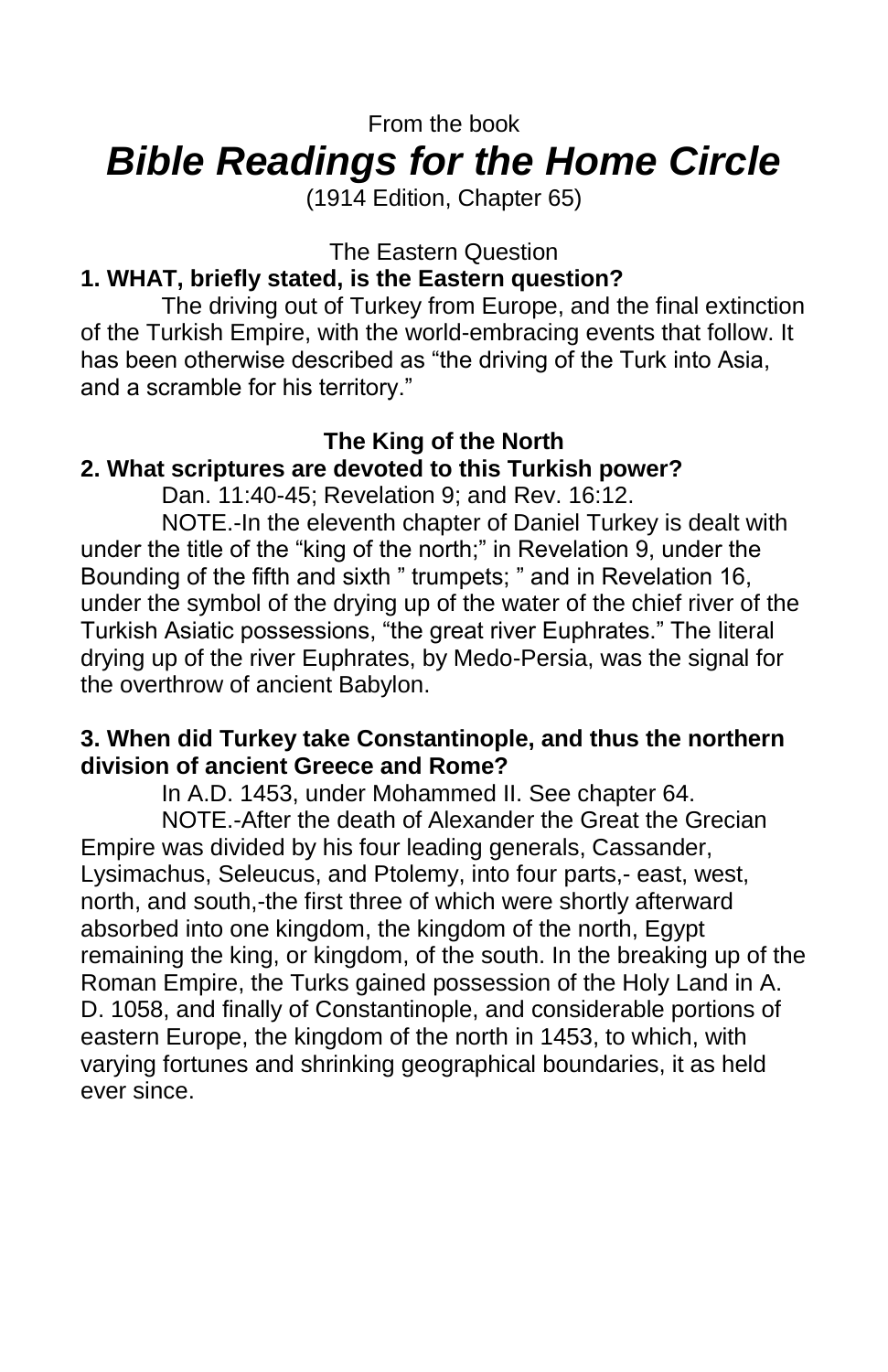"The Turks have ever remained quite insensible to the influences of European civilization, and their government has been a perfect blight and curse to the countries subject to their rule. They have always been looked upon as intruders in Europe, and their presence there has led to several of the most sanguinary wars of modern times. Gradually they have been pushed out, from their European possessions, and the time is probably not very far distant when they will be driven back across the Bosporus."-Myers's "General History," edition 1902, page 463.

## **5. When did the independence of Turkey cease?**

In 1840, at the close of a two years' war between Turkey and Egypt, when the fate of Turkey was placed in the hands of four great powers of Europe,-England, Russia, Austria, and Prussia. See reading in Chapter 64. of this book.

## **6. What is one of the last predictions of the prophecy of Daniel concerning the king of the north?**

#### *"But tidings out of the east and out of the north shall trouble him: therefore he shall go forth with great fury to destroy, and utterly to make away many."* Dan. 11:44.

NOTE.-Upon this, Dr. Adam Clarke, writing in 1825, said: "If the Turkish power is understood, as in the preceding verses, it may mean that the Persians on the east and the Russians on the north will at some time greatly embarrass the Ottoman government." Such indeed was the case, and these conditions brought on the Crimean war of 1853-56: between Russia and Turkey. In this war, England and France came to the help of Turkey, and prevented Russia from grasping Constantinople, her coveted prize, and thus gaining access to the Dardanelles and the Mediterranean Sea, and so possessing herself of the gateway of commerce between Europe and Asia. Without an outlet to the sea, Russia cannot be a strong naval power. In his celebrated will, Peter the Great of Russia (1672-1725) admonished his countrymen thus: "Take every possible means of gaining Constantinople and the Indies, for," said he, "he who rules there will be the true sovereign of the world; excite war continually in Turkey and Persia; . . . get control of the sea by degrees; . . . advance to the Indies, which are the great depot of the world. Once there, we can do without the gold of England." The authenticity of this will has been questioned, but it outlines a policy which Russia has quite faithfully pursued.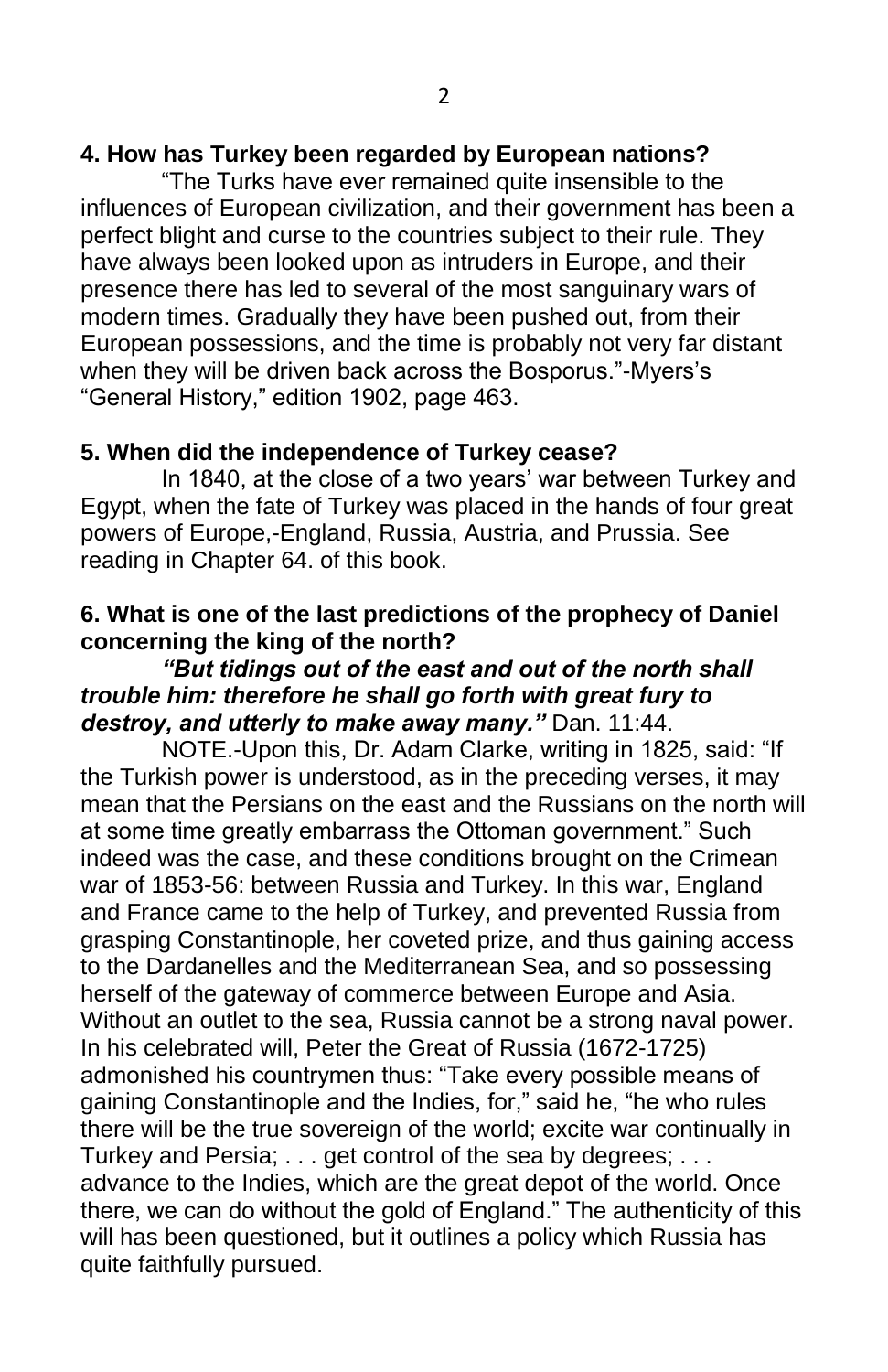#### **7. What since 1840 has saved Turkey from complete overthrow?**

The help and interference of various European powers. NOTE.-"It is not too much to say that England has twice saved Turkey from complete subjection since 1853. It is largelymainly-due to our action that she now exists at all as an independent power. On both these occasions, we dragged the powers of Europe along with us in maintaining the Ottoman government."-Duke of Argyle (1895), in " The Turkish-Armenian Question," page 17.

## **8. Why have these powers thus helped Turkey?**

Not from love for Turkey, but for fear of the international complications that its downfall might entail.

NOTES.-In his Mansion House speech, Nov. 9., 1895, Lord Salisbury, responding to a wide-spread demand for the overthrow of the Turkish power, said: "Turkey is in that remarkable condition that it has now stood for half a century, mainly because the great powers of the world have resolved that for the peace of Christendom it is necessary that the Ottoman Empire should stand. They came to that conclusion nearly half a century ago. I do not think they have altered it now. The danger, if the Ottoman Empire fall, would not merely be the danger that would threaten the territories of which that empire consists; it would be the danger that the fire there lit should spread to other nations, and should involve all that is most powerful and civilized in Europe in a dangerous and calamitous contest. That was a danger that was present to the minds of our fathers when they resolved to make the integrity and independence of the Ottoman Empire a matter of European treaty, and that is a danger WHICH HAS NOT PASSED AWAY."

"The Balkan, or Near Eastern question, has been one of the most complicated political problems of the world's history for half a century. . . . For four centuries and a half, or ever since the conquering Turk crossed the Bosporus and took Constantinople, the grim contest has been on to dislodge him by war and diplomacy." American Review of Reviews, November 1912.

Nearly a century ago, Napoleon, while a prisoner on St. Helena, explained that when Emperor of France, he would not consent for Alexander, the czar of Russia, to have Constantinople.. "foreseeing that the equilibrium of Europe would be destroyed."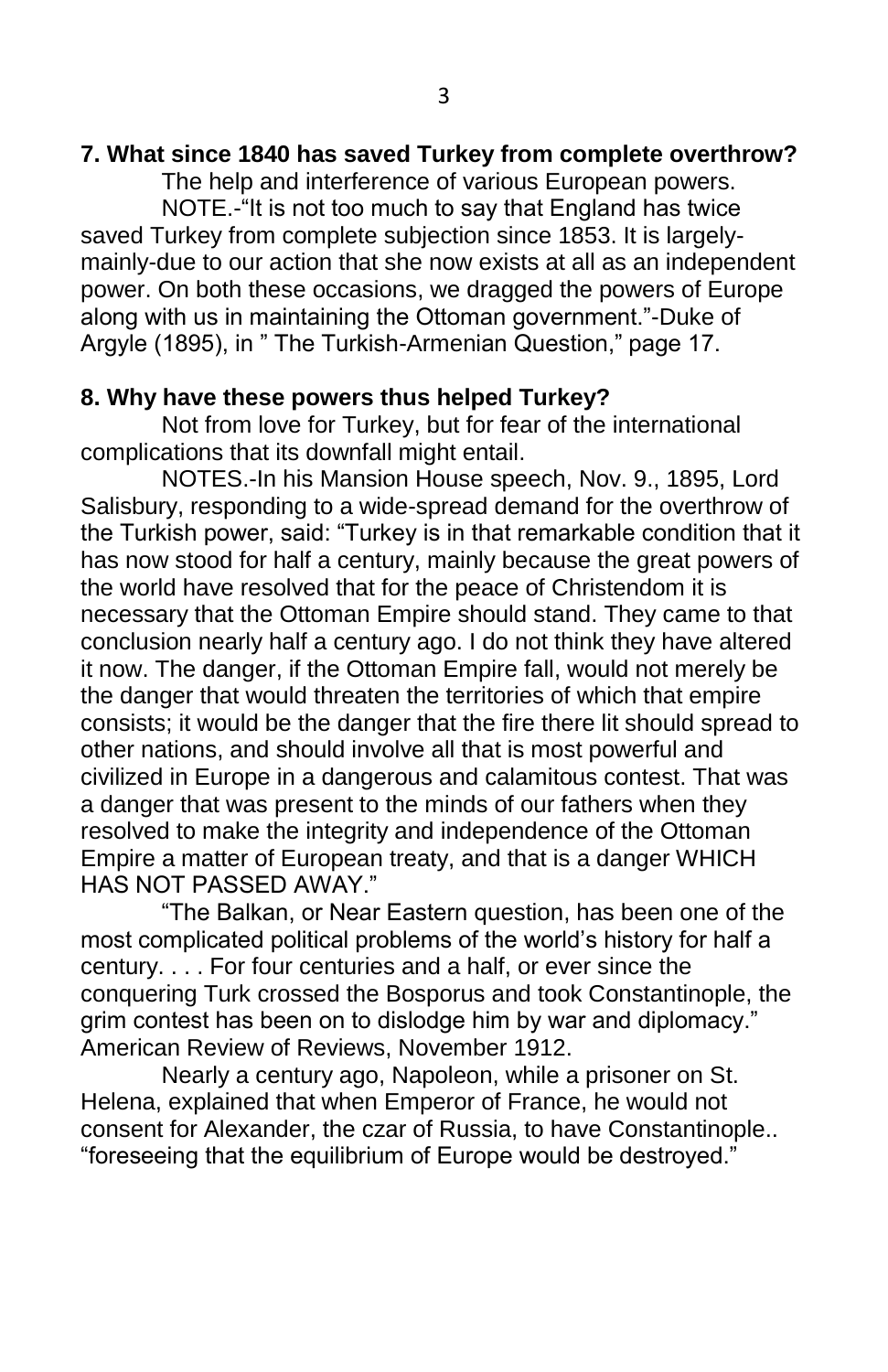**9. What is the divine prediction regarding the future and final downfall of the king of the north?**

*"And he shall plant the tabernacles of his palace between the seas in the glorious holy mountain: yet he shall come to his end, and none shall help him."* Dan. 11:45.

NOTE.-It would seem natural that the Ottoman government should make its last stand at Jerusalem. Around the city of the Holy Sepulcher and the tombs of the "saints" has been waged for long years war between the followers of Islam and the believers in the Christian religion. In this place, many Bible students believe, Turkey will come to her end in fulfillment of this scripture.

# **10. Under which of the seven last plagues is the water of the Euphrates (Turkey) to be dried up, and for what purpose?**

### *"And the sixth angel poured out his vial upon the great river Euphrates; and the water thereof was dried up, that the way of the kings of the East might be prepared."* Rev. 16:12.

NOTE.-For years the drying-up process of the Turkish Empire has been in progress, as may be seen from the following:-

(1) In 1783 Turkey was compelled to surrender to Russia the territory of the Crimea, including all the countries east of the Caspian Sea.

(2) In 1828 Greece secured her independence.

(3) In 1830 Algeria was ceded to France.

(4) In 1867 Turkey was forced to recognize the independence of Egypt.

(5) In the same year, Turkey lost possession of Servia and Bosnia.

(6) In 1878 the Treaty of Berlin granted autonomous government to Bulgaria, and independence to Roumelia, Roumania, and Montenegro.

(7) n 1912 Tripoli was taken over by Italy.

(8) In 1912 and 1913 the Balkan States and Greece dispossessed Turkey of nearly all of her remaining territory in Europe.

# **11. Under this plague, what incites the nations to war?**

*"And I saw three unclean spirits like frogs come out of the mouth of the dragon* [Satan, spiritualism]*, and out of the mouth of the beast* [papacy]*, and out of the mouth of the false prophet* [apostate Christianity]*. For they are the spirits of devils, working miracles, which go forth unto the kings of the earth and of the whole world, to gather them to the battle of that great day of God Almighty."* Rev. 16:13-14.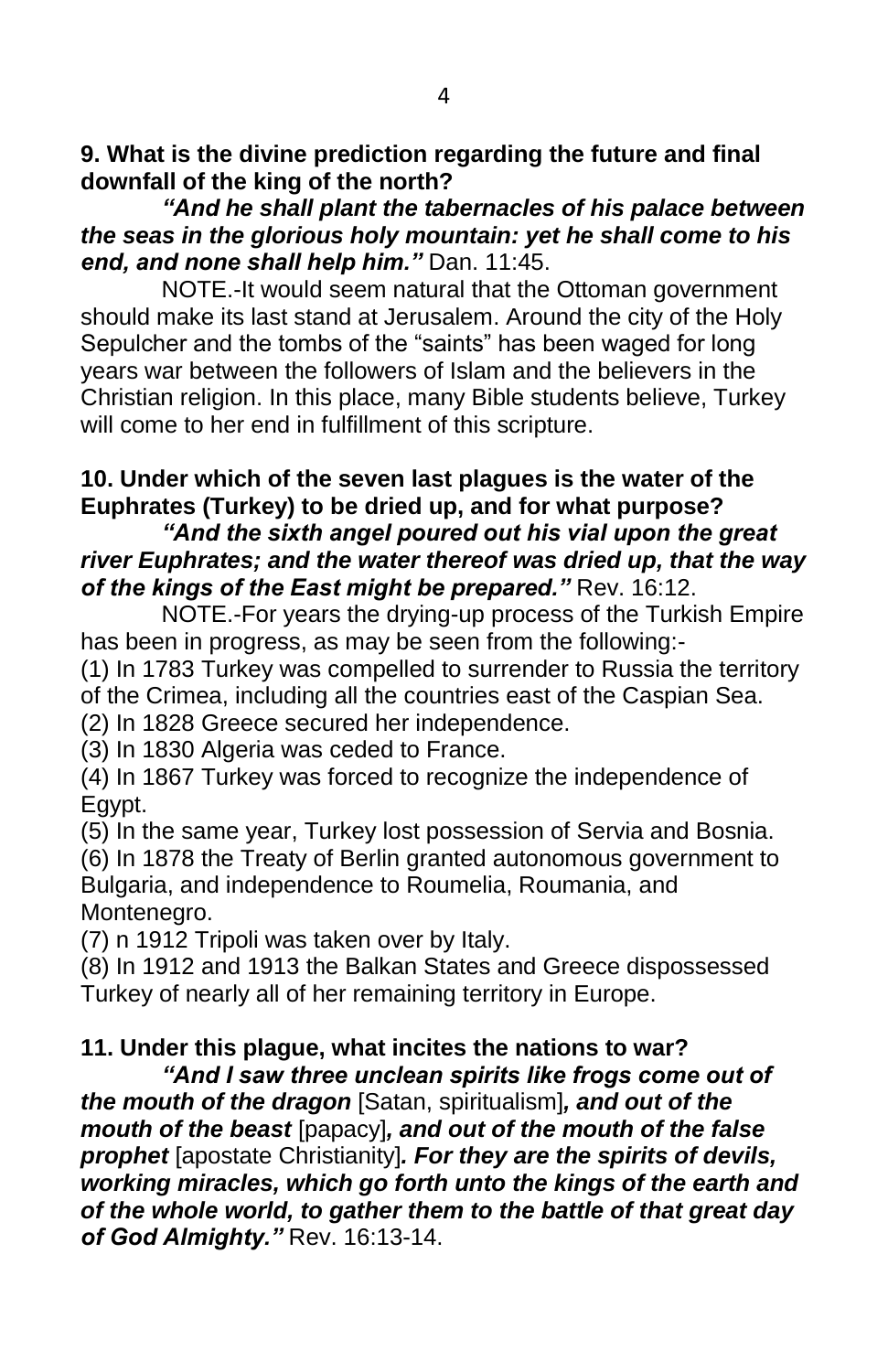**12. At this time, what event is near at hand?** *"Behold, I come as a thief. Blessed is he that watcheth, and keepeth his garments, lest he walk naked, and they see his shame."* Rev. 16:15.

#### **13. To what place will the nations be gathered for battle?** *"And he gathered them together into a place called in the Hebrew tongueArmageddon."* Rev. 16:16.

NOTE.-Armageddon consists of a great triangular plain in northern Palestine, twelve by fifteen by eighteen miles, extending southeast from Mt. Carmel, otherwise known as the plain of Esdraelon, or valley of Jezreel. It has been the scene of many great battles, such as that of Gideon's overthrow of the Midianites (Judges 6,7), when "the Lord set every man's sword against his fellow;' of Saul's defeat by the Philistines (1 Sam. 29:1; 1 Chronicles 10) ; and of Josiah's defeat by Pharaoh Necho (2 Kings 23:29,30; 2 Chron. 35:20-24): and, as this scripture indicates, it is the place where, under the influence of evil spirits just preceding Christ's second coming, the great armies of the world will be gathered for their final struggle and utter destruction under the seventh plague.

#### **14. When the king of the north comes to his end, what, according to the prophecy, is to take place?**

*"And at that time shall Michael stand up, the great Prince which standeth for the children of thy people: and there shall be a time of trouble, such as never was since there was a nation even to that same time: and at that time thy people shall be delivered, every one that shall be found written in the book."* Daniel 12:1

NOTE.-The expression "stand up" occurs eight times in this line of prophecy (Daniel 11 and 12), and in each case means to reign. See Dan. 11:2,3,4,7,14,20,21; 12:1. Michael is Christ, as will be seen by comparing Jude 9, 1 Thess. 4:16, and John 5:25. When the Turkish Empire is brought to an end, therefore, the time will have come for Christ to receive His kingdom (Luke 19:11-15), and begin His reign. This great change will be ushered in by the downfall, not only of Turkey but of all nations (Rev. 11:15); by the time of trouble here spoken of; by the seven last plagues described in Revelation 16; and by the deliverance of all God's people,-those whose names are found written in the book of life (Rev. 3:5; 20:12),-which shows that probation and the investigative judgment will then be finished.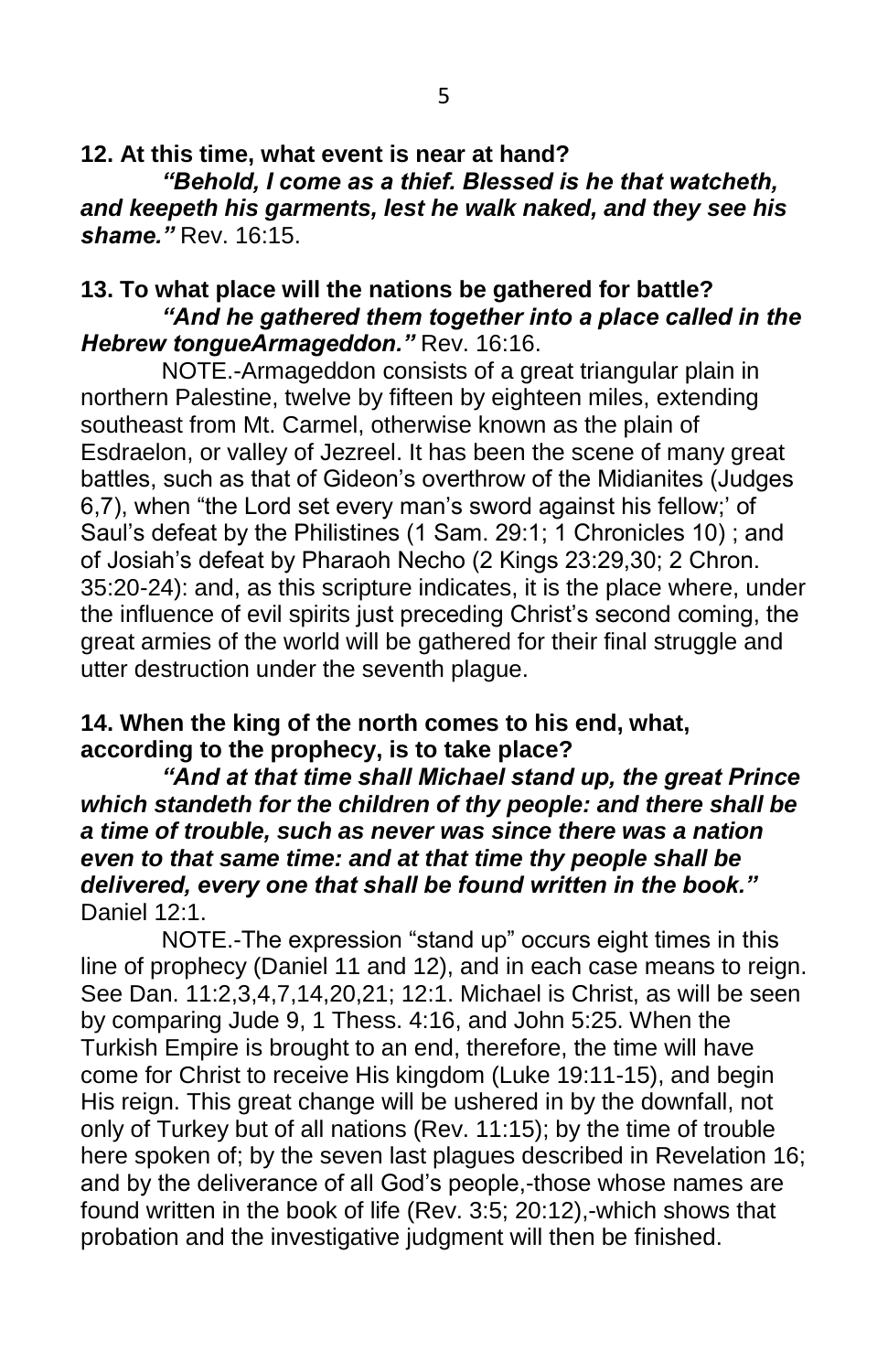### *"And many of them that sleep in the dust of the earth shall awake, some to everlasting life, and some to shame and everlasting contempt."* Daniel 12:2

NOTES.-At the resurrection of Christ there was a special resurrection, when many of the saints were raised from the dead, were seen of many, and were taken to heaven with Christ at His ascension. Matt. 27:52,53; Eph. 4:8. So, just prior to Christ's second coming and the general resurrection of the righteous, many of the sleeping saints, and some colossal sinners (those that "pierced Him," Rev. 1:7), it seems, will be raised to witness His coming, and hear God's covenant of peace with His people. This line of prophecy, therefore, brings us down to the resurrection of the righteous, which takes place at the second advent.

## **16. What false message will go forth before destruction comes upon those unprepared for Christ's coming and kingdom?**

*"For yourselves know perfectly that the day of the Lord so cometh as a thief in the night. For when they shall say, Peace and safety; then sudden destruction cometh upon them, . . . and they shall not escape."* 1 Thess. 5:2-3.

NOTE.-The so-called Christian nations will not go to Palestine merely to expel the Turks from the land. As in the crusades of the twelfth and thirteenth centuries, the idea will be to rescue the Holy Land from the Mohammedans and make Jerusalem the center of a glorious kingdom, with Christ as king. The Papacy itself, it is thought by some, will at this time remove its seat to Jerusalem, and issue a great peace proclamation, directing the nations to beat their swords into plowshares and their spears into pruning-hooks, and calling upon all to come up to the mountain of the Lord, as described in Isa. 2:2-5 and Micah 4:1-5. Infatuated by the doctrine of a temporal millennium, many nations will join in the call, and say, "For out of Zion shall go forth the law and the word of the Lord from Jerusalem." Isa. 2:3. But this will be but the signal for the battle of Armageddon and the "sudden destruction" that is to overtake the world and bring to an end the present order of things. See Rev. 19:17-21; Eze. 38:14-23; 39:17- 22. Toward this consummation passing events, all indicate we are rapidly hastening.

*End chapter 65*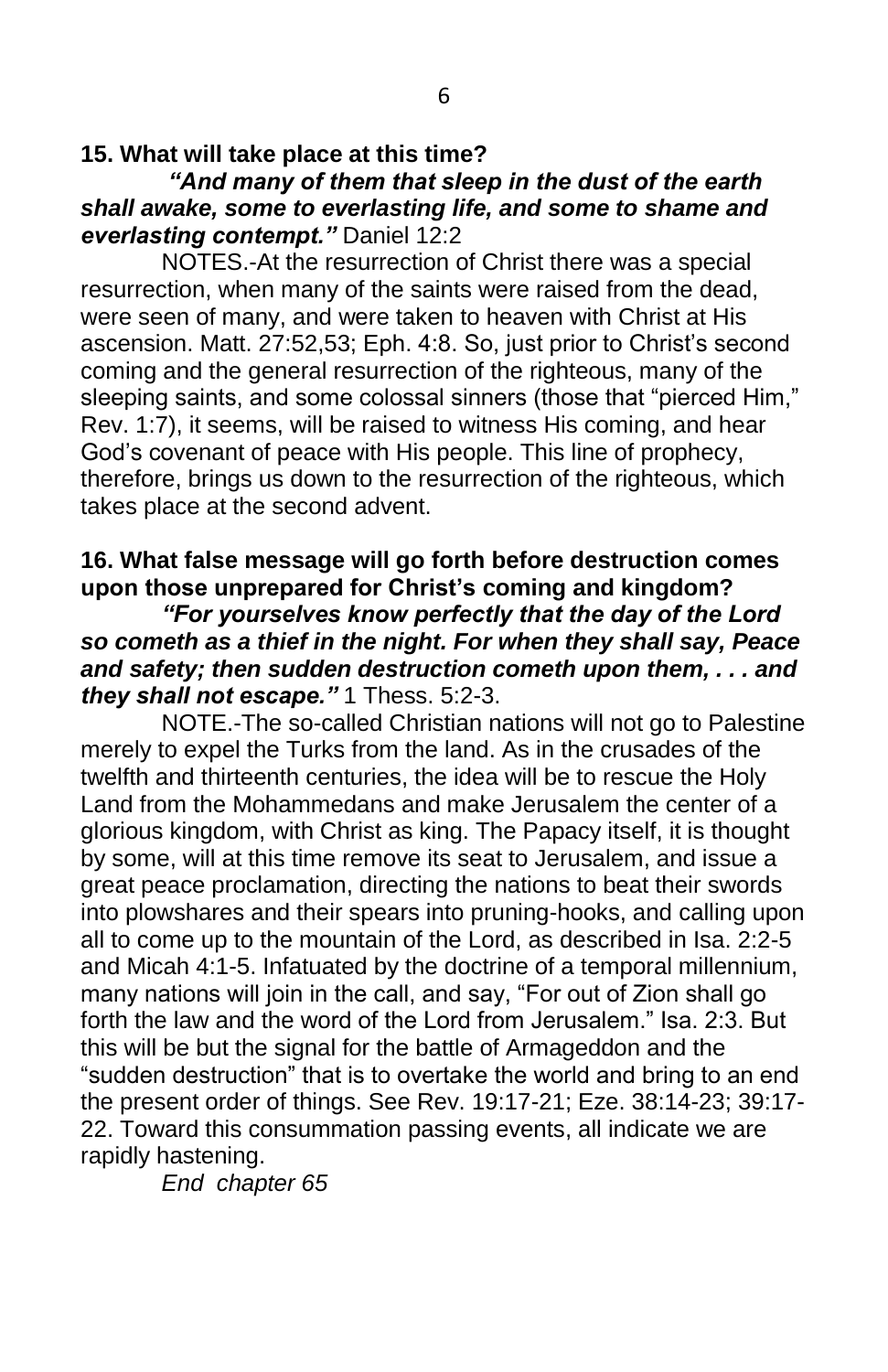Turkey is found in Daniel 11:40-45 (king of the north); Revelation 9 (5th-6th trumpets); and Revelation 16:12 (drying up of Euphrates).

**"***And I saw the beast,* [papacy] *and the kings of the earth,* [nations of the world] *and their armies, gathered together to make war against him that sat on the horse, and against his army.*" Revelation 19:19 (Armageddon, sixth plague).

*"…he* [king of the north] *shall come to his end and none shall help him."* Daniel 11:45

The prophecies of Daniel have almost reached their final fulfillment. *"We have no time to lose. The world is stirred with the spirit of war. The prophecies of the eleventh of Daniel have almost reached their final fulfillment."* {Review and Herald, November 24, 1904 par. 8}

Those which currently occupy the territory the northern territory of Alexander the Greats divided Empire are Turkey, Syria, and Iraq. The whole reason why Jesus says he comes as a thief is because of how probation closes suddenly and only the wise will be aware it is closing and others won't have been aware as they aren't 'watching' for that sign of Daniel 11:45. The watching part is Daniel 11 because it comes just before 12:1 When Jesus stands up the time of trouble (7 last plagues) begin at that time.

To *"stand up"* means to take the kingdom, or to reign (Daniel 11:2-3). Christ is presently reigning in association with His Father on the throne of universal dominion (Eph 1:20-22; Rev 3:21). Christ gives up the universal throne (1 Cor 15:24) when He receives the kingdom of those redeemed from sin. Christ will then stand up at the end of His High Priestly ministry and put on the Kingly garments of vengeance (Isa 59:16-17), and the seven last plagues will be poured out on the earth.

Today, the Ottoman Empire no longer exists but the modern nations of the Moslem World (most importantly Turkey, Syria, and Iraq) now occupy the territory of the king of the north. Daniel 11:45 indicates that these nations will support the Palestinians to occupy Jerusalem and declare it their capital.

This would raise tensions to the point of war. The Western powers would then be drawn into a conflict in the Middle East that would result in a catastrophic end of the Moslem nations (Turkey, Syria, and Iraq) north of Palestine. With the destruction of these nations, will come the close of mankind's probation, Daniel 12:1.